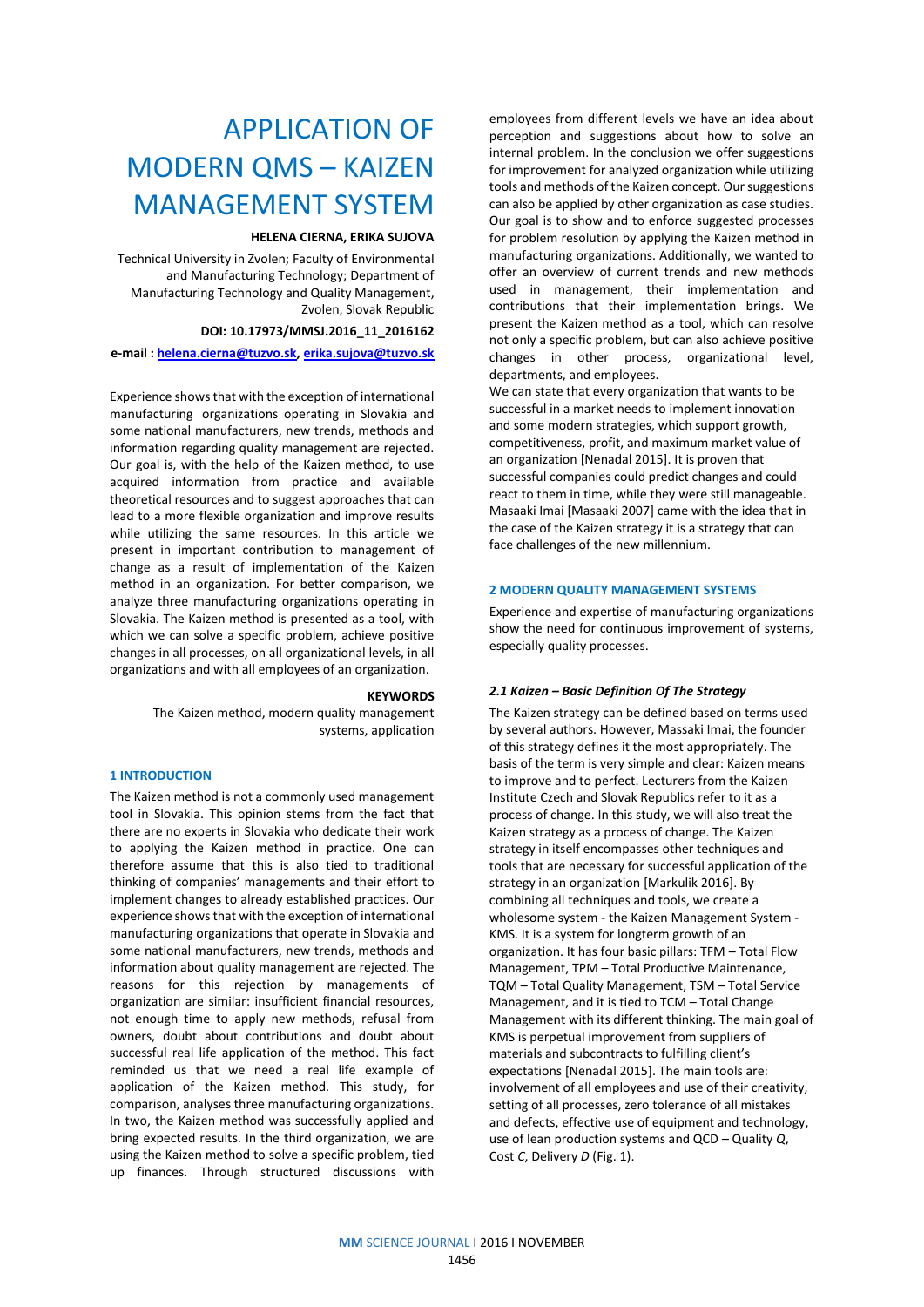

#### **Figure 1.** Kaizen Management System (Source: created by author of the article)

The foundation for creating a wholesome system is creating awareness of waste (muda) and basic tools - Kaizen Foundations. It is primarily the 5S method, standardization, problem solving story and use of visual management [Bauer 2012].

### **3 ANALYSIS OF SITUATIONS IN PRIVATE ORGANIZATIONS**

The paper is focusing on the comparison of three organizations, two of which have implemented KAIZEN method. In another - the third organization they have not estabilished it and we have assigned areas where they can apply the Kaizen method. Through methods, tools and processes we want to point out to remedy the problem of high costs of excessive input´s stocks. As a result of applying Kaizen method we assume to reduce storage input´s costs and design a new system of ordering and delivering. The problem we decided to solve by creating an effective Kaizen team.

By applying an appropriate application of this method an organization can become a more flexible company and achieve better results while utilizing the same resources. Another goal will be to show contributions of application of the Kaizen method in manufacturing and management processes of an organization.

For the purpose of this study, we have selected the following organizations: ZOS Zvolen, Inc. and Nemak Slovakia, L.t.d., Ladomerska Vieska, as organizations where the Kaizen method was applied and used. The third private organization is a pulp and paper manufacturer from central Slovakia, where the Kaizen method is not used to manage processes or to improve quality.

## *3.1 Introduction Of ZOS Zvolen*

ZOS Zvolen, Inc. is one of the most modern organization in Slovakia whose focus is repair of train locomotives. Repair of train vehicles has in this company more than a 140 year old tradition. In 2008, the company joined the ZOS Trnava Group. The company categorizes its area of expertise into repair of train vehicles, which encompasses a wide range of motor locomotives and motor vehicles, passenger trains according to client's needs and train undercarriages. The company's vision is to become a leading central European company in repair and modernization of train cars, production of locomotives and additional equipment. They wish to create under the brand of ZOS Zvolen, Inc. a renown, lively and productive organization with qualified employees, progressing repair, assembly and manufacturing potential and specialized mechanical technology [ZOS 2014].

## *3.1.1 Analysis Of Critical Processes In Zos Zvolen*

Through observation of the organization and analysis of process in ZOS Zvolen, Inc., we have determined critical processes. Costs for quality in manufacturing are not individually evaluated. Only costs for no-quality are analyzed and evaluated. The goal of the Kaizen method in an organization is to determine critical factors of costs of quality.

## *3.1.2 Cost Of No- Quality*

Costs for no-quality are analyzed by a body called Management Systems, and it is also analyzed by individual business such as (LOKO and SV). Costs for noquality are divided into the following:

- costs for internal defects (internal mistakes)
- costs for supplied defects (internal mistakes of others)
- returns to the company (external mistakes).

Analyses show that defects together with low quality work result in losses in manufacturing and affect economic results negatively. A company with the help of Management Systems regularly performs, once a month, analysis of costs for no-quality. The analysis consists of returned defects as well as statistics of reasons based on individual manufacturing changes.

ZOS Zvolen, Inc. categorizes defects the following way:

- 1. based on where it occurred
	- a. internal determined by the organization
	- b. external determined by suppliers, outside of the organization
- 2. based on nature of the cause

a. their own – defects caused by employee and individual operations of the organization and defects caused by suppliers, which cannot be returned

b. cause by others – defects caused by suppliers, which cannot be returned

3. based on level of damage, whether it can be repaired a. repairable – these are costs for defects that can be only calculated after the repair, which was not foreseen by the technological process, if the repair is technically and economically feasible. An organization considers a repair to be economically advantageous, if the cost of the repair does not exceed the cost of manufacturing a new product

b. not repairable – products not suitable for the intended use and their repair is technologically impossible or economically not feasible [ZOS 2014].

#### *3.1.3 Cost Of Quality*

A control department of an organization manages all costs relating to quality. This is performed on analytical accounts in accounting class 5 – Costs. Costs for quality are at ZOS Zvolen, Inc. divided into two groups. These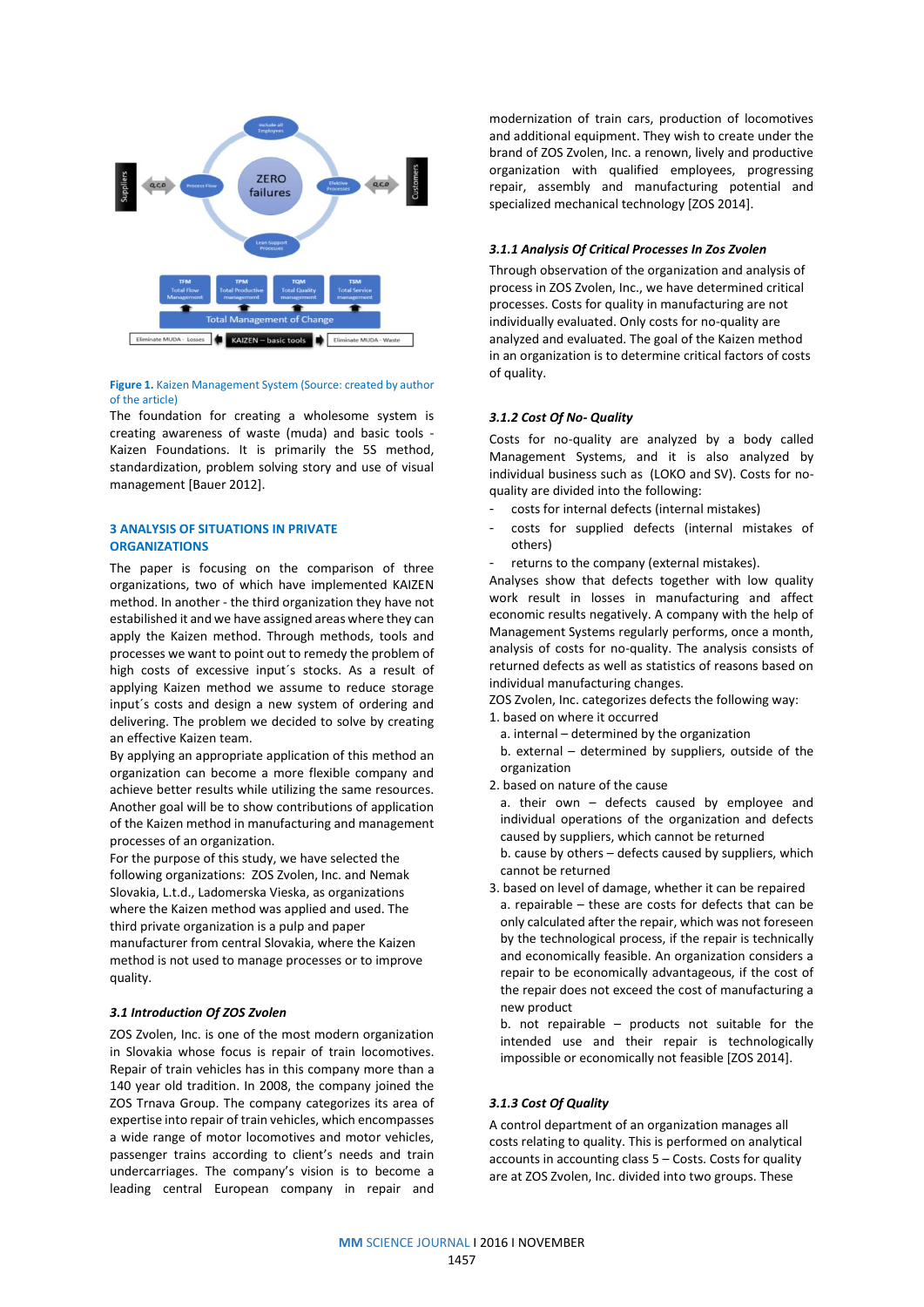are costs for prevention and costs for evaluation. The amount of total costs dedicated to quality in an organization is quite high. According to available sources, in 2013 these costs accounted for 30% of total costs of the organization.

## *3.1.4 Use Of The Kaizen System In Zos Zvolen*

The organization was advised to implement the Kaizen system by using a tools, methods, and Kaizen teams. A Kaizen team is based on the premise that people who work in such a structure achieve better results than individuals in a group. One priority is to create a more efficient and more effective organization that operates based on the concept of teams. In ZOS Zvolen, Inc. follows the following steps when creating a KAIZEN team:

- 1.select a problem or a process suitable for improvement or elimination
- 2.define demands on members of the Kaizen team
- 3.determine a Kaizen team
- 4.train Kaizen team
- 5.Kaizen team completes their work.

Members of a Kaizen team at ZOS Zvolen, Inc. strive to achieve continuous approach while utilizing all tools (methodological guides, techniques, standards, statistical data, etc.) to solve given problems in departments they are responsible for. Members of the Kaizen team utilize the continuous approach to not only determine and analyze total costs on quality and noquality, but also to find causes for their occurrence, they suggest counter strategies to eliminate them and to decrease their occurrence. Results of their work are presented to the company's management, which suggests measures and approves steps. Accordingly, the Kaizen team implements a new standard or a process to lower total costs, if the suggested processes are adhered to in all departments.

## *3.1.5 Results And Advantages Of Implementation Of The Kaizen Method In An Organization*

After successful implementation of the Kaizen method with the help of the Kaizen team, team members submitted to the organization's management processes and measures, which will decrease the risk of incorrect estimation and analysis of total costs on quality and noquality. The result is implementation of monitoring of costs through the use of management information systems. By implementing the Kaizen method in an organization, the organization is able to better estimate and accurately analyze total costs of quality and noquality, while in detail structuring costs for all departments of the organization. The Kaizen team also uncovered a problem with monitoring environmental costs. Until now, these areas were only monitored as part of total costs. It was not possible. The team suggested and accepted a system to include these costs in individual categories. In addition, improvement of the process for evaluation of quality entries from external suppliers was also implemented. Management approved a new process for quality control of materials from external suppliers. Within one year, this process helped find higher number of defects, which were immediately

returned to the supplier. The result is a 12% decrease of costs on external defects.

### *3.2 Introduction Of Nemak Slovakia*

Nemak Slovakia L.t.d., Ladomerska Vieska is a division of an international company Nemak, with headquarters in Mexico, established in 1979 in Monterrey. As a main manufacturer of high-tech aluminum components it focuses on manufacturing of cylinder heads and engine blocks, which are part of transmissions for the automotive industry. Nemak Slovakia is an established company with more than fifteen years of operation in Slovakia. From 2007, the company has been operating under the name Nemak Slovakia. The company's clients comprise of car manufacturers. Their biggest client is Kia Motors Slovakia, followed by the Volkswagen Group. Nemak is a world leader among suppliers who are not owned by car manufacturers and currently supplies globally to all known car brands [Nemak 2015].

#### *3.2.1 Quality Management Tools At Nemak Slovakia*

Nemak Slovakia uses the Lean Management philosophy in its management. The philosophy is based on the Just In Time system. To achieve this philosophy, organizations utilize several tools and methods of quality management as well as improvement, such as: Benchmarking, the 5 S Method, Visual Management, Cellular Manufactoring, FMEAS, Total Productive Maintenance, Kaizen, Kanban, the PokaYoke System, and others [Nemak 2015].

#### *3.2.2 Use Of The Kaizen Method*

Nemak Slovakia has been applying the Kaizen method since 2009. It applies the Kaizen methods in many areas within the organizations. The most frequently it is used in the following areas: quality, productivity, OHS (occupational health and safety) and costs.

The organizations that implemented rules are supposed to adhere to the following for specific situations:

- announce application of the Kaizen method in advance as solution for a problem that occurs, information about inclusion in a Kaizen team has to be received at least one week in advance to ensure that a member has sufficient time to familiarize his/her self with the topic
- ensure that a member of a Kaizen team is working only on tasks and goals that stem from application of the Kaizen method
- select members of a Kaizen team from among employees who are not directly affected by the problem
- possibility to clearly define downtime and time required for short repairs within the application process of the Kaizen method
- quick and effective transfer of materials necessary for application of changes, which are the goal of a Kaizen team
- goals and tasks set to solve a problem are fully accomplished
- after application of the Kaizen method, implemented changes, new processes, and advantages are explained to the rest of the employees.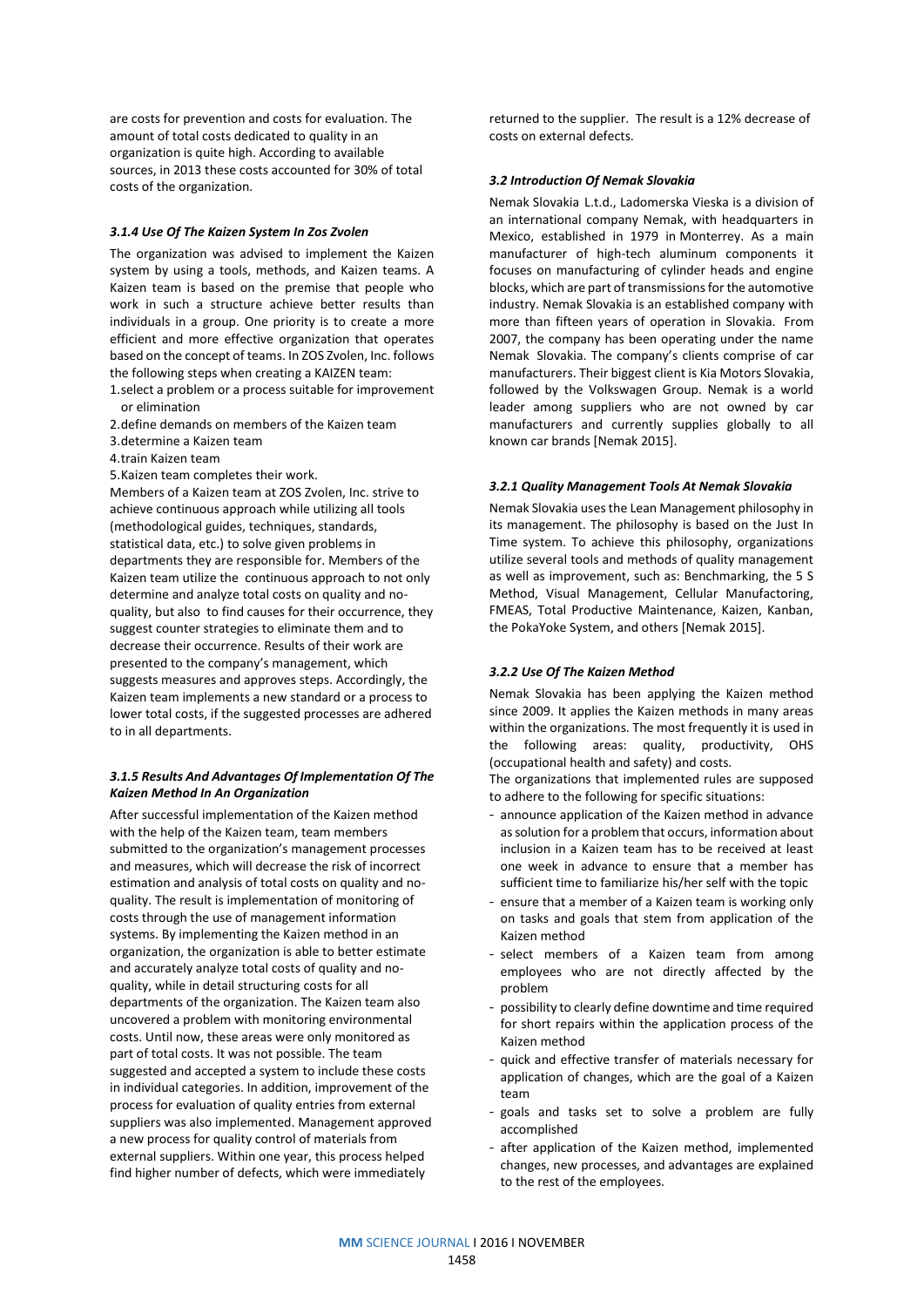# *3.2.3 Application Of The Kaizen Method For Solving A Specific Problem*

Specific application of the Kaizen method in a corporation is used mainly when critical situations arise in manufacturing processes. It is used mainly to eliminate defects and products that do not meet client's requirements. In such situations an organization incurs not only financial losses, but also faces the risk that it will not be able to fulfill the client's order. The mentioned conditions form a foundation for application of the Kaizen method where the most frequently applied tools is creation of a Kaizen team. Nemak Slovakia used the Kaizen method to improve and implement a system for cooling of manufacturing equipment. The goal is to better fulfill client's requirements specified in project documentation, so that an organization is able to manufacture the required number of products without any technical problems with the manufacturing equipment. A specific process appropriate for improvement was suggested by employees from the manufacturing department. The reason for improvement was the fact that some products did not meet the client's requirements and did not fall in line with the product documentation. This process resulted not only in financial losses to the organization, but also created a risk that order for a client will not be fulfilled on time and in the required quality. As a result, management of the organization decided to solve this problem which could damage the company's reputation.

To ensure accurate preparation, we use a so called Flow Chart. It defines processes of preparation. It determines individual processes, determines order of individual processes and schematically portrays a model of preparation from its conception until its end.

Specific application of the method can be summarized into several steps:

1. Define members of the Kaizen team - depending on a situation, a team has usually between 5-7 members; selected is a so called moderator who is responsible for following the Kaizen process, for defining goals, for fulfillment of tasks and for presentation of results

2. The Kaizen process - determining the time frame of Kaizen, e.g. 4 business days. The moderator informs members of the Kaizen team about problems at hand and also explains the Kaizen method - philosophy of lean organization, individual quality management tools, waste, improvements, etc. The next step will be to define goals and adjust a Kaizen plan based on analyses. Many techniques such as brainstorming, diagrams of causes and consequences (see Pic. ), definition of improvement of the pilot project are used for these analyses. As part of the pilot project, we define necessary materials. Application of the Kaizen method as part of the pilot project takes place on a specifically determined day. Access to required material, access to the site and possibly shut down of equipment need to be ensured. Members of the team implement changes, which they have set as part of their goals. The final step of the Kaizen process if presentation of achieved goals and explanation of changes to other employees.



**Figure 2**. Flow Chart of Preparation of Kaizen [Nemak 2015]





- 3. Execution of open tasks after a few days, management of affected departments meet with the moderator. The goal of these meetings is to prepare execution of open tasks and to determine deadlines for their resolution. At the meetings, the tasks are approved while all present have to confirm that they understand tasks that were assigned to them.
- 4. Follow up on execution of tasks each task assigned to a Kaizen team is discusses with responsible and management personnel who will execute it. Completion of tasks is regularly checked during short meeting where an update of individual tasks is presented and their contribution is evaluated.
- 5. Evaluation and application of the Kaizen Method approximately three months after the Kaizen team started its work, a team moderator calls a meeting with the person who assigned the team and with the manager of the affected department. Together they evaluate the state of open tasks. The moderator informs the participants about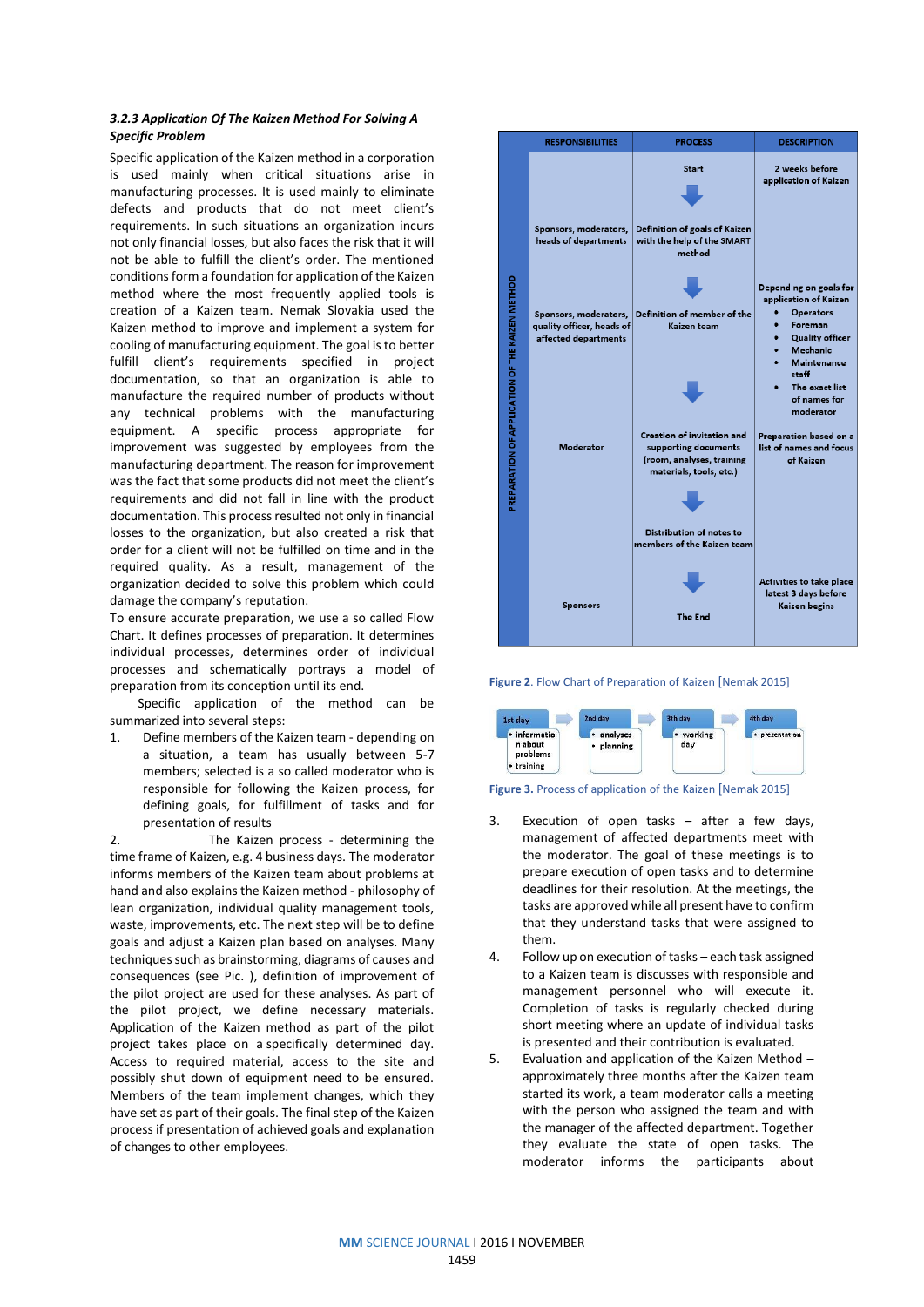improvements that execution of the tasks contributed.

After completion of all short-term and long-term open tasks, another meeting is called to evaluate all tasks. Completion of goals is noted in the minute book of resolved tasks by application of the Kaizen method.

organization that combines manufacturing and business operations in several countries. A more than a hundred year old history of the organization serves as a premise that the organization has vast experiences in manufacturing of pulp and paper products. In the organisation Kaizen method is not applied.

#### *Figure 4: Ishikawa diagram [Nemak 2015]*



### *3.2.4 Results And Advantages Of Application Of The Kaizen Method In An Organization*

Application of the Kaizen method at Nemak Slovakia resulted in resolution of long-term problems with incorrect marking and connection of manufacturing equipment. The Kaizen team suggested implementation of a new system of connecting cooling of manufacturing equipment. The Kaizen team and management agreed to implement new color coded marking of cooling hoses and tubes leading to specific manufacturing equipment. They appointed individuals responsible marking of feeding hoses and tubes. The new system of connection set a new standard for this process. The standard, among other things, includes synchronization and clarification of technical and connecting material for affected equipment. This is for specific synchronization of flows, synchronization of connecting material, hoses, and tubes. This way during an unexpected breakdown the organization can avoid losses and downtime caused by different parameters of technical and connecting materials.

Nemak Slovakia has been using the Kaizen method as a very active tool to improve efficiency of the organization and to eliminate critical situations.

# *3.3 Introduction Of A Manufacturing Organization In The Pulp And Paper Industry*

A manufacturing organization operating in central Slovakia is among leaders in pulp and paper production in central and eastern Europe. It is an international

## *3.3.1 Determining A Specific Problem And Its Solution Within The Organization*

A result of a discussion is discovery of a problem, which is excessive amount of stored materials, input into the manufacturing process. It was discovered that the problem lies in the fact that procurement and planning of manufacture are two very different centres, which cause excess inventory of inputs. A structured discussion revealed that another such problem is excessive manufacturing of final products. We analyzed internal sources and found that costs for excess inventory of inputs cause:

- costs for storage facilities (energy, cleaning, snow removal, security)
- maintenance costs (repairs and renovation of storage facilities)
- costs for technology (air technology, dehumidifiers, sewer, water, electrical and other connections)
- costs for internal transport (crane, transportation vehicles including repairs and check ups)
- costs for fire protection (electronic fire alarms, team of fire fighters)
- costs for environmental protection (regular check ups of building materials that they are not seeping in the grounds, repairs of insulation to prevent leaking of chemicals)

costs for employees (salaries, taxes, OHS).

The size of individual storage facilities is between 135 to 270 m<sup>2</sup>. The organization currently uses 6 storage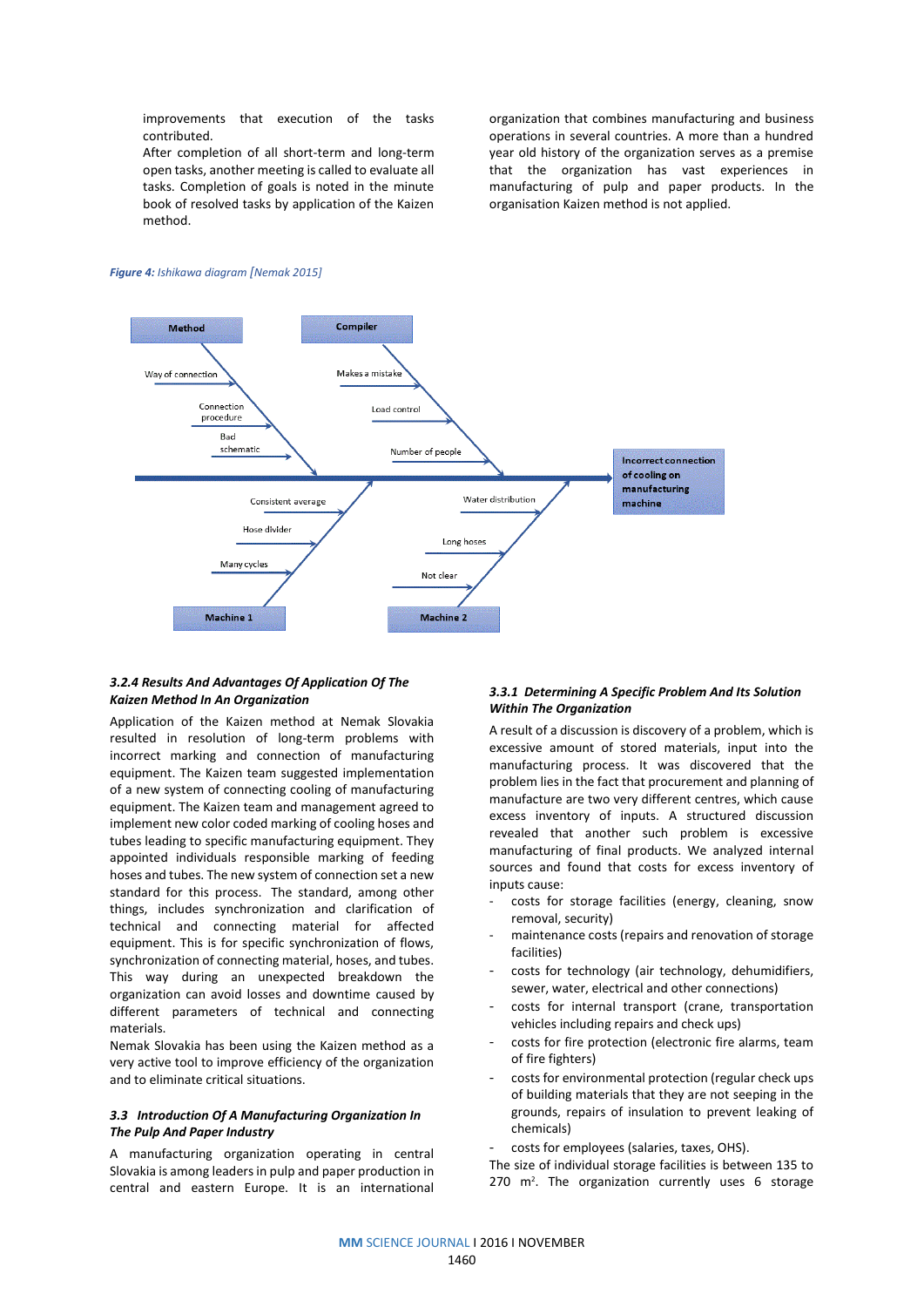facilities, which are used to store inputs for manufacturing. For storage of such inputs, the organization in 2011 renovated older production facilities to build two warehouses. We realized that at that time this was a temporary solution to a problem that has not been until now resolved. On average inventory is kept considerably long, between 1 to 3 months (from storage to delivery to manufacturing) [Industry World 2015, Research Institute 2014].

## *3.3.2 Application Of The Kaizen Method In The Organization*

The goal was to apply the Kaizen method in a specific organization. With the help of methods, tools and processes we suggest to solve the problem of high costs for storage of excess input inventory. As a result of application of the Kaizen method, we expect decrease of costs for storage of input inventory and suggest a new system of procurement and delivery of these. By suggesting such a system, the inventory department will function more dynamically to requirements from manufacturing. We decided to solve the problem in the organization by creating an effective Kaizen team. Creation of this team is actually a result of an out of sync system of procurement and planning. It also affects organization's management, since we created a system that is based on a team concept. By creating a Kaizen team, we aim to achieve a situation where people working within this team achieve better results than they would as individuals.

For effective creation of a Kaizen team, we set up six steps in the following order:

- 1. Select an appropriate process or problem that needs to be improved.
- 2. Define requirements for knowledge and experience for members of the Kaizen team.
- 3. Determine and create a Kaizen team. Select members of a Kaizen team according to the following specifications:
	- Member no.  $1$  procurement specialist in procurement of material inputs for manufacturing.
	- Member no. 2 logistics an employee responsible for internal and external transportation within the organization.

Member no.  $3 -$  planning of manufacturing  $$ specialist for manufacturing processes. Determines time plans and schedules of manufacturing processes Member no. 4 – warehouse employee – employee from logistics who is responsible for storage facilities. Member no. 5 – economics – specialist for economic process in the organization. Monitors and analyses costs, is aware of investments, can forecast and plan finances and in his/her work uses management informations systems.

4. Training of the Kaizen team

Education and development are one main condition for preparedness of the team to solve problems, which they are tasked to face. Members of the team need to learn a number of methods and techniques, which they have not previously used in their work. We prefer that training of a Kaizen team in an organization be performed by a specialist from an

external provider specializing in Kaizen. This person will be informed in advance about problems and processes that the organization needs to resolve and improve.

- 5. Work of the Kaizen team
	- Work of the Kaizen team was set for five business days.
	- 1. day introduction to Kaizen and training.The day ends with open discussion about presented materials.
	- 2. day Kaizen training continues
	- 3. day Analysis
	- 4. day Data collection and suggestion of measures and improvements
	- 5. day Presentation and drafting of standards

Team members present their work to the organization's management. Management can have reservations about presented results, which the Kaizen team will need to address, potentially include in suggested measures. After approval of suggested processes to eliminate the problem and to improve processes by management, the Kaizen team will draft internal directives, which will serve as standards for planning processes in manufacturing, material procurement for manufacturing.

6. Completion of work of the Kaizen team

Usually the work of the Kaizen team ends with a presentation of achieved results, as described in the process above. Experience shows that information discussion with management during the presentation was beneficial. It is appropriate that results from the Kaizen team are also publicly presented to other employees of the organization. A company bulletin, mass email with presentation are appropriate forms of communication of this information. An organization should not forget to award members of the Kaizen team if they achieved good results and achieved goals. Such award is a good way to motivate other employees to suggest ways to save and to improve efficiency in the organization.

## **4 SUGGESTIONS AND RECOMMENDATIONS FOR APPLICATION OF THE KAIZEN METHOD**

A decision to apply Kaizen has to come from a need to optimize processes in an organization, to eliminate problems, to have effective manufacturing, to decrease costs, to achieve better competitive advantage, and better market position. Improvement and perfection of processes with the use of the Kaizen method is gradual and often not visible, while its effects are noticeable long-term. We suggest that managements of organization be patient when expecting results. We suggest to instead of strictly evaluating based on results, praise effort for improvement [Alavi 2016]. Application of the Kaizen method in an organization can be successful only if the organization's management and its employee are open to change. Unsuccessful improvement efforts lead to fear of change, of risk and of results. We recommend overcoming these fears by analyzing case studies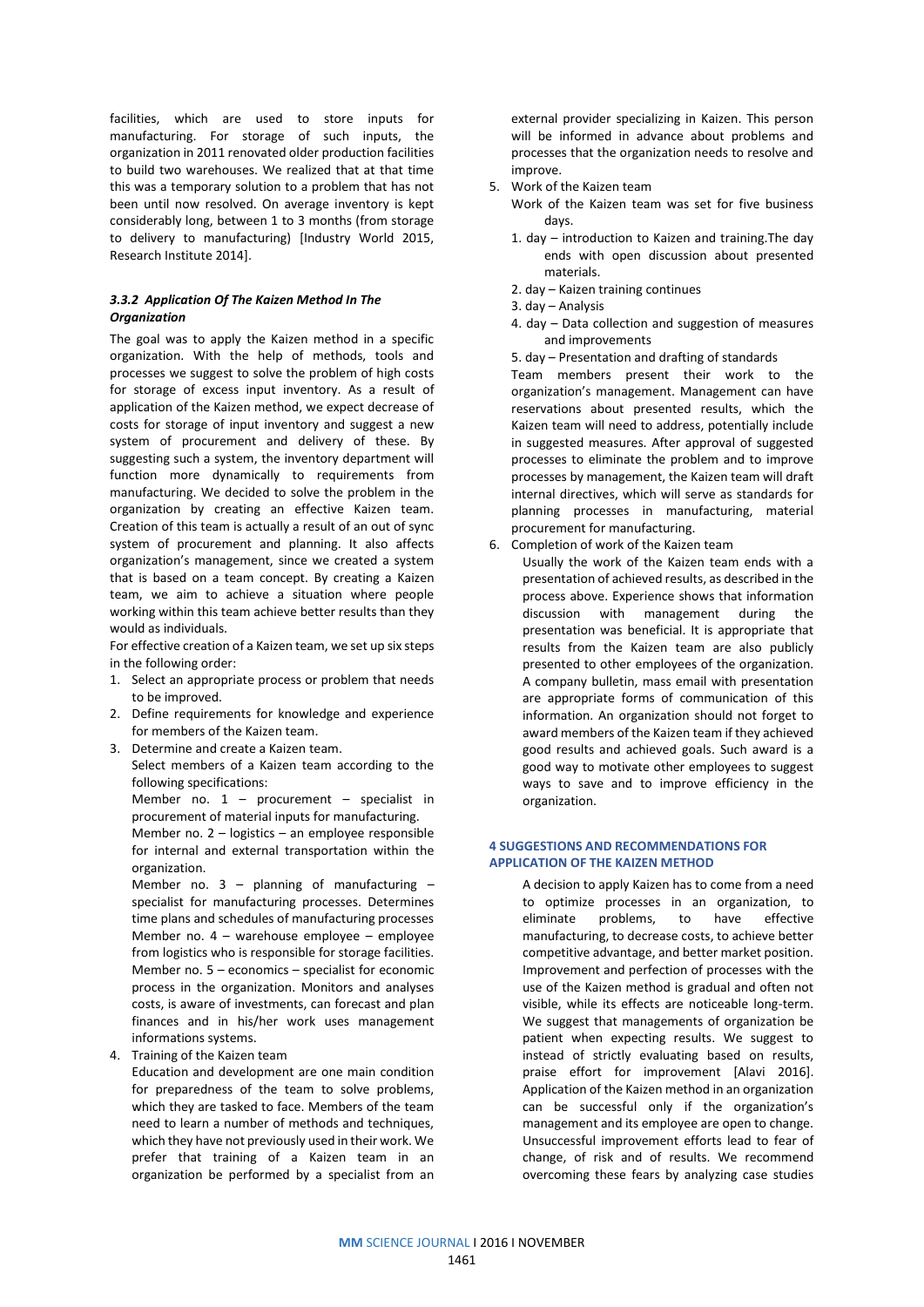about results of improvements, which other organizations have achieved.

## *4.1 Suggestions For Application Of The Kaizen Method At Zos Zvolen*

ZOS Zvolen, Inc. applied the Kaizen method through Kaizen teams. A Kaizen team was created also to create a more productive and efficient organization that operated based on the concept of teams. The result of the Kaizen work were processes and measures to lower the risk of incorrect estimate and analysis of costs on quality and non-quality. Implemented was consistent system to monitor costs with the help of management information systems. It improved estimation and provided more accurate analysis of total costs for quality and nonquality in the form of detailed classification of costs for all departments of the organization. The Kaizen team also uncovered a problem of monitoring environmental costs. Recommended and accepted was a system of inclusion of such costs in specific categories. It also suggested improvement of process of evaluation of quality of inputs from external suppliers. These deficiencies formed the biggest portion of costs for non-quality. We recommend to ZOS Zvolen, Inc. to focus on the Kaizen concept focusing on teams. Kaizen in team work, as long-term approach presents groups, groups that control quality and other group activities while utilizing tools and methods of quality to solve problems. Long-term approach means that a full PDCA cycle will continuously take place, which is also applied in an organization. Activities of quality control teams and other small teams are limited to problems that affect individual departments. Activities of the Kaizen concept lead to better morale because everybody is learning to immediately solve problems. We recommend that the organization appoint one employee from the department of quality to work with groups, quality control teams. This employee would complete a specialized seminar about quality control. In the organization he/she would also fill in the position of instructor to quality control teams. For ZOS Zvolen, Inc. we recommend that teams perform their activities during their working hours. If necessary, they can also perform their activities during overtime. It is necessary to consider a form of award in case that they reach results. We presume that suggested recommendations and measures will bring the organization improvements in the form of higher quality of supplied materials, quality of processes, increased quality of employees and relationships amongst them, quality of products and satisfied customers.

## *4.2 Recommendations For Application Of The Kaizen Method At Nemak Slovakia*

Nemak Slovakia, L.t.d. has had several experiences with using the Kaizen concept in the organization's activities. Also in this case, the organization made

use of effective problem solving of a Kaizen team. The results of their work were implemented in manufacturing processes of the organization. The problem at hand in this organization was lack of system for connecting cooling manufacturing equipment. Some products did not meat the client's requirements and did not follow project documentation. In this process, the organization incurred not only financial losses, but also faced a risk that delivery for the client might not be on time might not meet required quality. To solve this problem, the organization also used a Kaizen team, as it helps to effectively eliminate problems and leads to improvement. The Kaizen team suggested improvements in terms of connecting a new system for cooling manufacturing equipment. The Kaizen team and management agreed to implement new color coded marking of intake hoses and tubes. The new system of connection was set as a new standard for this process. A standard, among other things, incorporates compilation and clarification of technical and connecting materials for affected manufacturing equipment. It is a specific compilation of flows, compilation of the connecting material, of hoses, and tubes. This way, if an unexpected malfunction occurs, it will prevent losses and downtime cause by different parameters of the technical and connecting materials. As a result of the achieved results, we can state that the Kaizen team was solving problems dealing directly with manufacturing equipment and tools in the manufacturing process. Our recommendation for employees of the quality department is to implement their activities into Total Productive Maintenance as another effective tool of the Kaizen concept. This tool can be defined as absolute productive maintenance related to machine and equipment maintenance. The reason for application of this tool from the Kaizen concept, is the fact that Nemak Slovakia, L.t.d. is a manufacturing organization and analysis of the organization revealed problems relating to technological equipment and machines.

## *4.3 Recommendations And Measures To Eliminate Problems And Improve Processes In The Paper And Pulp Organization*

With the help of the Kaizen team, we have solved a problem of high cost of storage of inventory of materials for manufacturing. By lowering costs of storage of these input materials we optimize all related processes. Due to effective work of the team, we discovered several MUDA – incorrect processes, which negatively affect the organization. From the analysis we can define basic kinds of MUDA, which need to be eliminated: inventory, transport, over production and unnecessary activities. From the results of the analysis we can define three main causes for increased costs of storage of input materials:

1. Economic reasons – supplier motivates an organization to purchase higher volume of material by offering bulk discounts.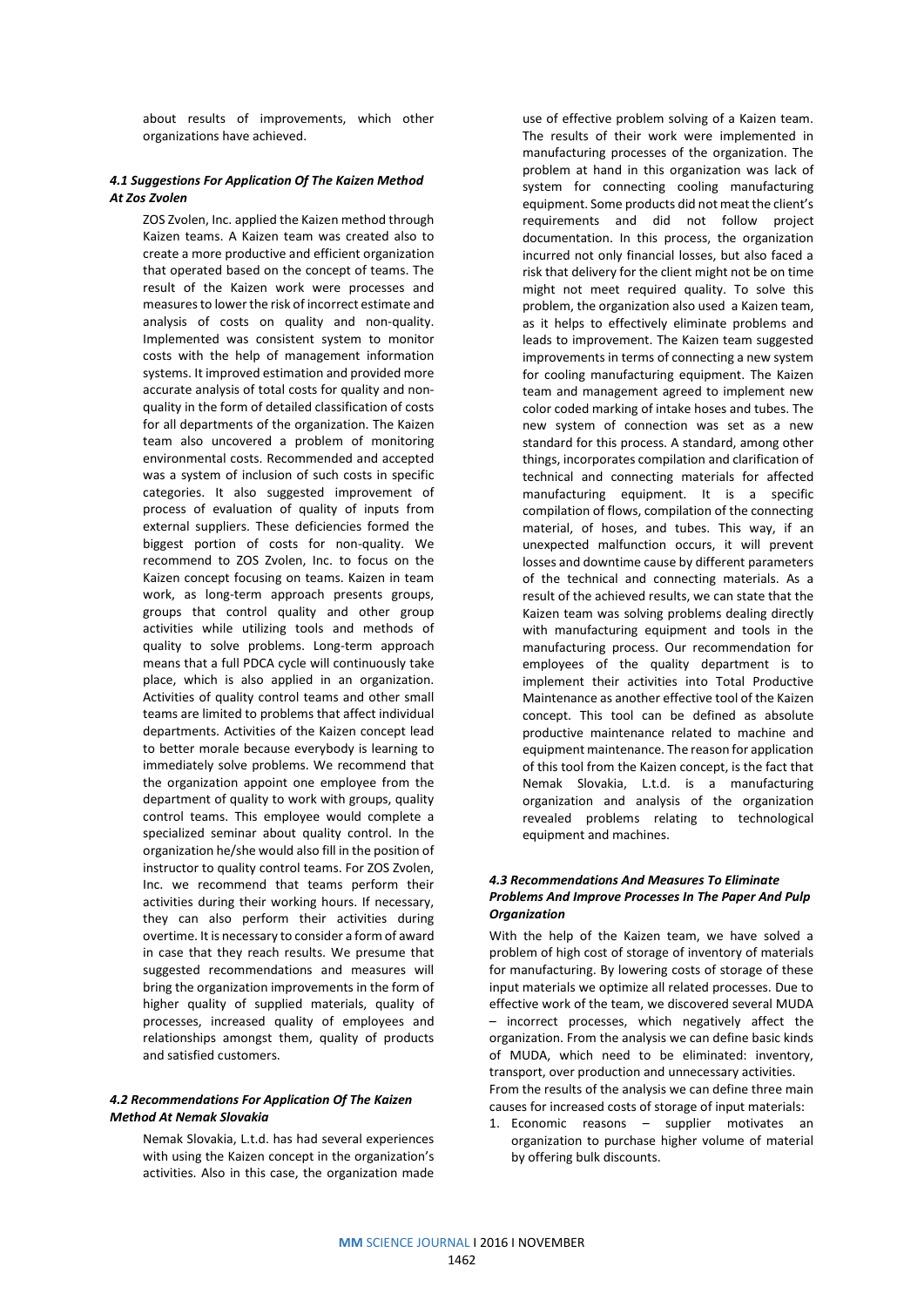- 2. Due to the process of ordering and planning in manufacturing - as we have described in previous sections, we do not consider ordering of material inputs in an organization as effective.
- 3. Due to internal logistics amount of inventory in the warehouse tied in costs for internal transport, which account for the highest portion of costs for storage of material inputs. We determined that overloaded warehouses make manipulation harder and longer. Often some groups of materials need to be moved around. The result of the Kaizen team's work is that department of internal logistics is the most overburdened department in the entire process.
	- We suggest implementing a Just In Time system as an ideal tool for eliminating a problem. With the help of this system, we can eliminate main causes of the problem that occurred. The system is based on the principle that individual levels or productions receive the exact number of required units at a given time.



#### **Figure 5** Advantage of the Just In Time concept (Source: created by author of this article)

Based on data from received and analyzed information, during the work of a Kaizen team we suggest to focus on eliminating above mentioned causes for costs:

- *Eliminate economic causes* we recommend to inform suppliers about organization's request to follow a process of delivery based on the Just In Time system.
- *We suggest that suppliers visit manufacturing operations and storage facilities of an organization.* An organization needs to provide the suppliers sufficient time to streamline their processes according to the organization's requirements.
- *Implement a system of internal procurement within the department of inventory.* An order will include a specific number of material and time of delivery.

Saved finances from internal logistics can be used according to the organization's need to innovate. As final suggestion, we recommend for organizations to standardize achieved results with the help of appropriate forms such as via internal bulletin, which will update new processes. Only if processes that take place in the near future are performed in accordance with the new standard can we say that an improvement

occurred. We suggest that shortly after implementing the new standard management of the organization oversee strict adherence to his standard. One value of application of the Kaizen method in an organization is the fact that it forces management of an organization to determine when were existing standards last evaluated. We recommend that management of an organization evaluate, at set intervals, existing standards and tries to improve them. We achieved the following results with suggested measures of the Kaizen method (Figure 6).



**Figure 6** Results of KAIZEN application

### **CONCLUSION**

In conclusion we would like to suggest to organizations to dedicate attention to problems. Problems need to be understood as "opportunities for improvement." Where there are no problems there are no "opportunities for improvement." A problem in an organization can be anything that causes problems to employees at various level, to people in other processes or to the end customer. Experience has shown that a person that creates a problem is not directly affected by this problem. We recommend that the individual not pass the problem onto another process. Specific recommendations for the analyzed companies are located the chapter 4.

#### **REFERENCES**

**[Alavi 2016]** Alavi,H. and P. Hąbek. Optimizing outcome in the university-industry technology trans- fer projects. In Management Systems in Production Engineering, 2 (22) 2016. [online]. [9-6-2016] DOI 10.12914/MSPE-04- 02-2016. Available from:

http://wydawnictwo.panova.pl/attachments/article/392 /2016\_02\_04\_Hamed.pdf

**[Bauer 2012]** Bauer, M. et al. Kaizen, the way to the lean and flexible company (in Czech). Brno: BizBooks. 2012. 192 s. ISBN 978-80-265-0029-2

**[Industry World 2015]** Industry World. Professional internet portal (in Slovak). [online]. [9-1-2015]. Available from:http://www.svetpriemyslu.sk/profil/nemak-

slovakia-podporuje-vo-vyrobe-inovativne-riesenia.html **[Markulik 2016]** Markulik,S. and R. Kozel.

Transformation of Product Characteristics in Terms of a Management System. MM (Modern Machinery) Science Journal, June 2016. [online]. [7-6-2016].

[DOI:10.17973/MMSJ.2016\\_06\\_201607.](http://dx.doi.org/10.17973/MMSJ.2016_06_201607) Available from: